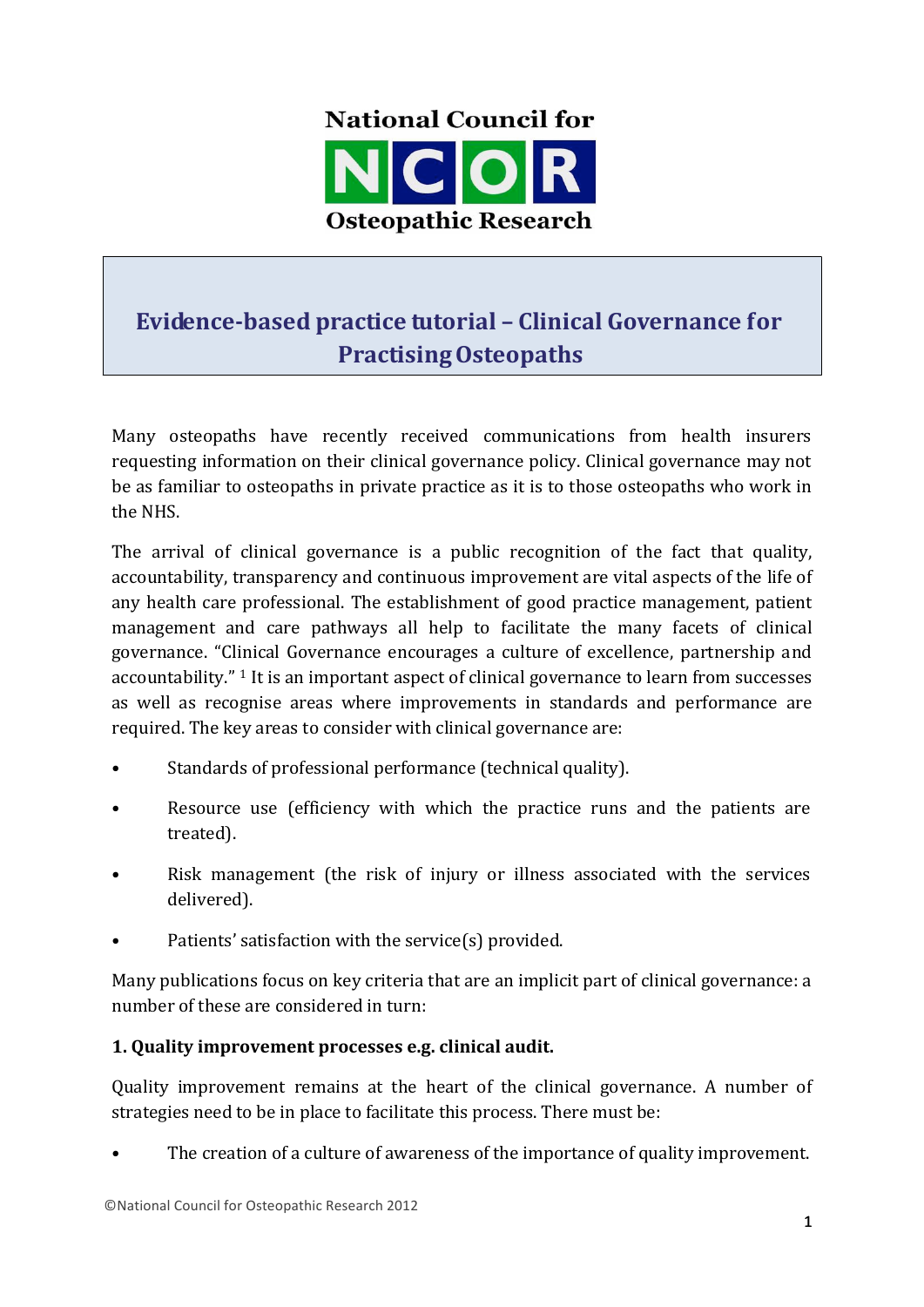- The introduction of systems to identify obstacles to quality and quality improvement.
- Development of strategies to overcome the obstacles identified.
- Focussing on identified deficiencies in care and monitoring changes.

Clinical audit is a cyclical process and can be the starting point to address quality monitoring and improvement monitoring.





A number of obstacles can exist to making changes to improve quality; these can include:

- Lack of knowledge, time or skills
- Lack of awareness of the need for change
- Unconvinced of the need for and value of change
- Poor communication about what the change will involve

©National Council for Osteopathic Research 2012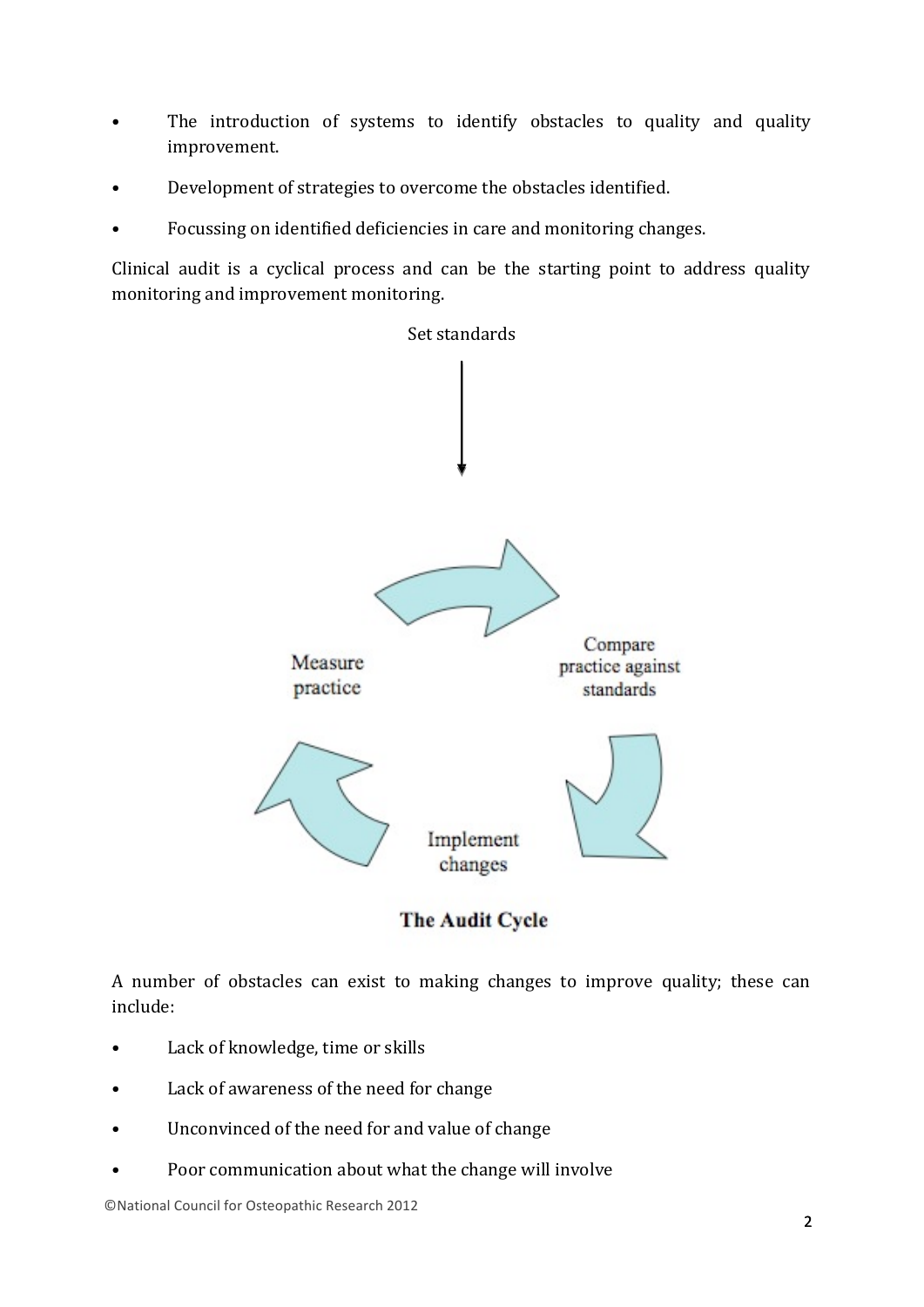- Conflicting objectives between practitioners
- Limited resources
- Lack of leadership within the practice setting

Identifying the obstacles to change can be carried out in a number of ways e.g. questionnaires, interviews, practice meetings or feedback from patients. Once the obstacles have been identified appropriate workable strategies can be developed to overcome the obstacles

# **2. Evidence-based practice with the infrastructure to support it.**

Evidence-based practice is one of the key components of clinical governance. It can be described as "the conscientious, explicit, and judicious use of current best evidence in making decisions about the care of individual patients, integrating individual clinical expertise with the best available external clinical evidence from systematic research" (Bury & Mead, 1998)2. It requires practitioners to

- Ask questions in a focussed manner
- Locate the evidence to answer the questions
- Critically appraise the available evidence
- Apply the evidence in an appropriate manner
- Evaluate performance $(s)$  based on the application of that evidence.

Asking a question in a focussed manner can be achieved by using four components:

**Patient, population or problem** 

**I**ntervention

**Comparison or control intervention (if appropriate)** 

**O**utcome(s)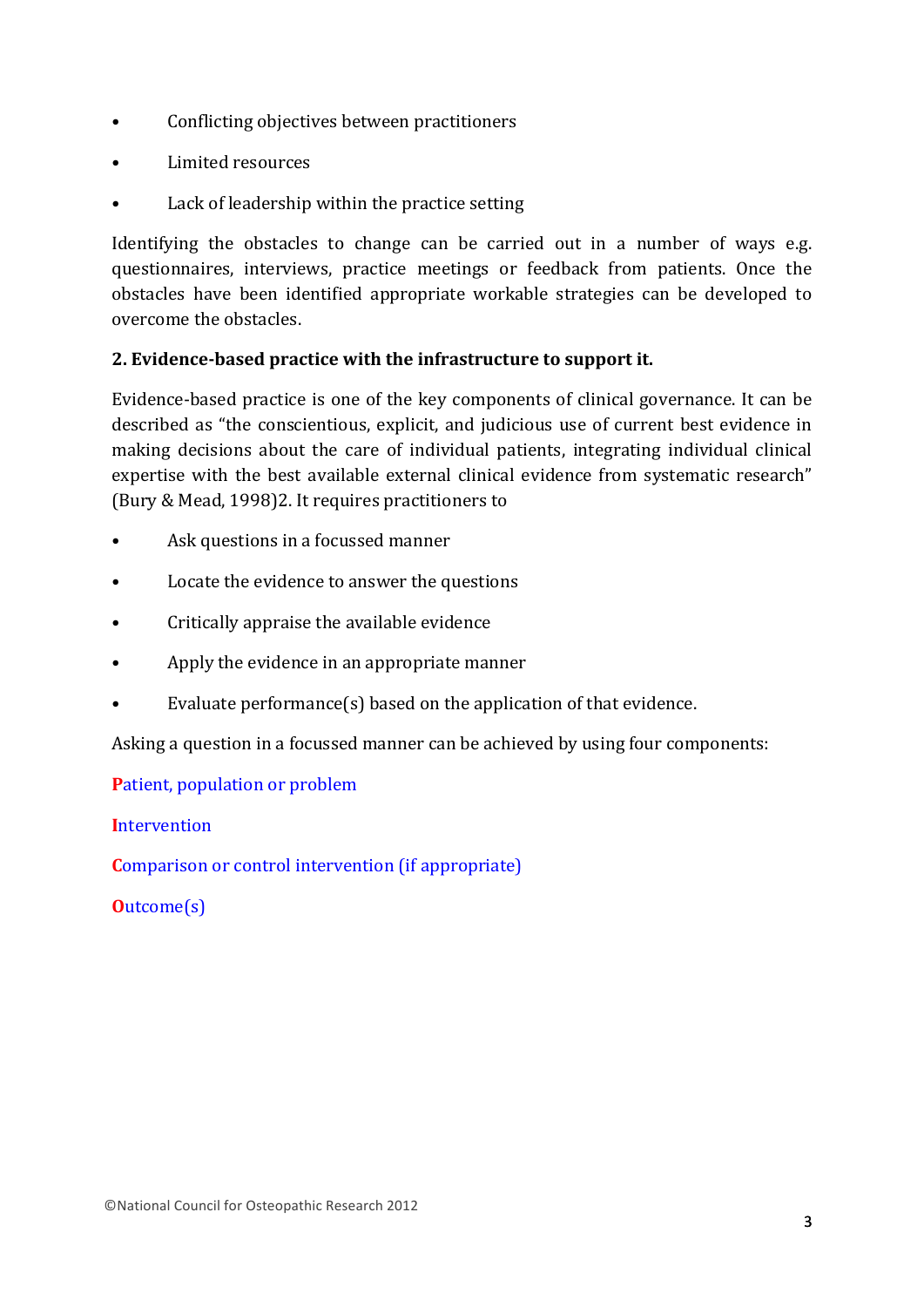Locating the evidence can be achieved by searching a number of scientific databases. A hierarchy of evidence exists based on the suggested reliability of the evidence:



The categories represented above are explained further in the table below:

| Level       | Evidence                                                           |
|-------------|--------------------------------------------------------------------|
| Ia          | Evidence from systematic review and meta-analysis of randomised    |
|             | controlled trials                                                  |
| Ib          | Evidence from at least one randomised controlled trial             |
| <b>I</b> Ia | Evidence from at least one controlled study without randomisation  |
| IIb         | Evidence from at least one other type of quasi-experimental study  |
| III         | Evidence from non-experimental descriptive studies, such as        |
|             | comparative studies, correlation studies and case control studies  |
|             | Evidence from expert committee reports or opinions and/or clinical |
|             | experience of expected authorities                                 |

A number of tools exist to assist with the appraisal of research literature. An example of these can be found at: www.phru.nhs.uk/casp/critical\_appraisal\_tools.htm.

Information within health care is changing at an alarming rate; it can be extremely difficult to become familiar with all of it, but patients will want to discuss the best possible options available to them in terms of currently available treatments. Evaluating

©National Council for Osteopathic Research 2012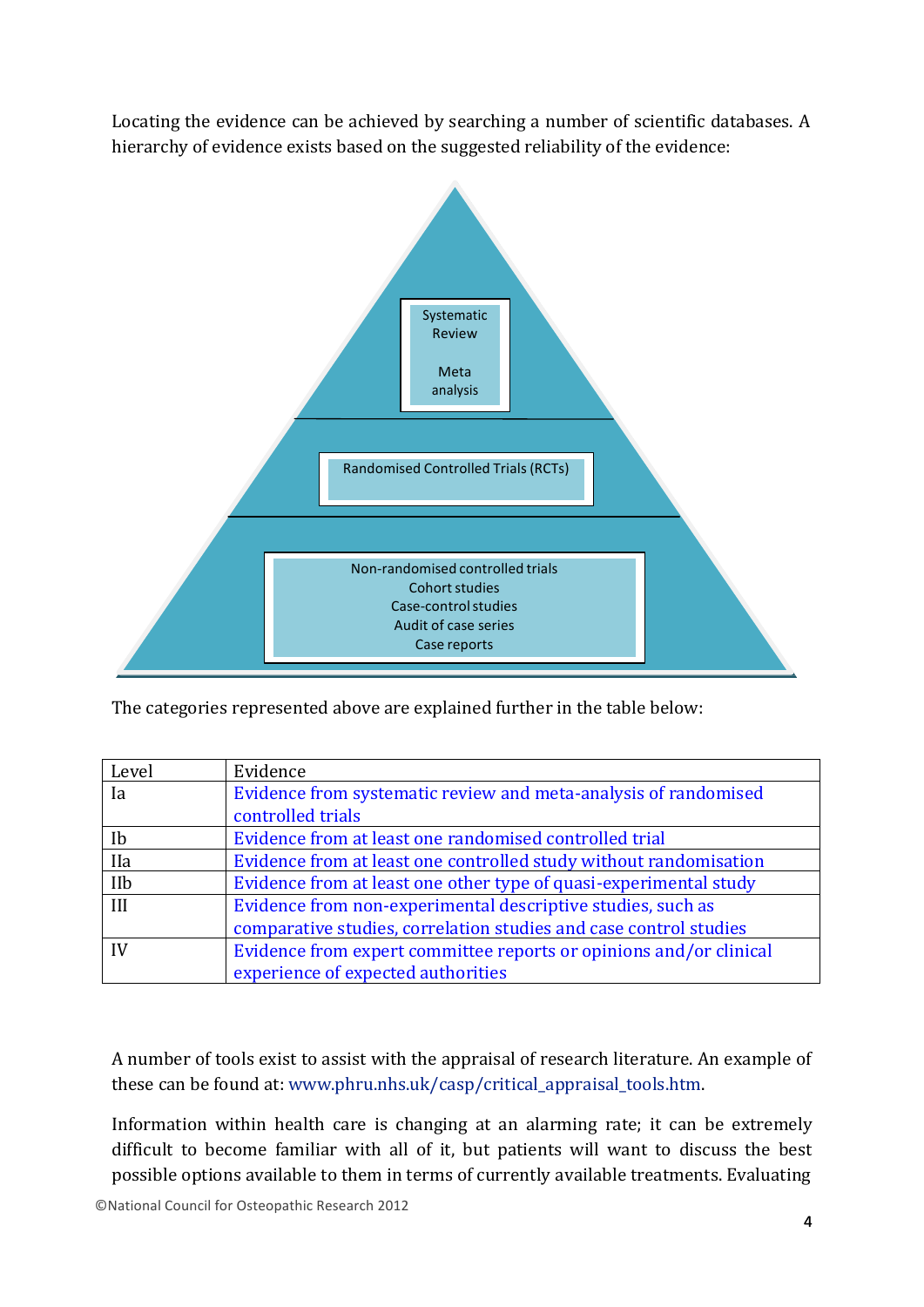whether performances have changed based on the application of evidence- based practice can be carried out in a formal manner or can be undertaken informally by practitioners.

## **3. Good practice, ideas and innovations systematically disseminated.**

A wide number of interventions can be used to attempt to change clinical behaviour within practice. No single interventions are effective under all circumstances. The maintenance of good standard of practice is of prime importance to all health care practitioners and this is increasingly set against a background of rising accountability. A number of strategies can be used to facilitate the implementation of evidence. These can include **broad strategies** which can include clinical guidelines e.g. RCGP, CSAG guidelines and continuing professional education activities; **specific behaviours** can be targeted which can include targeting specific behaviours e.g. giving focussed reminders concerning advice on posture to patients. **Specific interventions** can also be given which can include disseminating educational materials e.g. information leaflets for patients and practitioners or educational outreach visits e.g. specialists or local opinion leaders giving talks within the practice environment. **Reminder systems**, carried out manually or by computer, can be helpful and could include reminders about researchbased strategies giving information concerning the most effective management of particular disorders. Similarly reminders to undertake periodic checks e.g. blood pressure can be helpful. All of these strategies can be employed in isolation or in combination. Research indicates that activities where significant interaction is required are most likely to be effective. Passive dissemination of information is the least effective strategy to facilitate change in behaviour and clinical practice.

## **4. High-quality data to monitor clinical care.**

The quality of data and the quality of its use are two important considerations within clinical governance. The types of data collected and how it is collected will vary between settings e.g. private osteopathic practice and NHS-based osteopathic practice. The type of indicators that need to be collected for data purposes in private osteopathic practice can include e.g.

| Area               | Example of indicator                    |
|--------------------|-----------------------------------------|
| Access             | Time taken to obtain 1st appointment    |
| Patient experience | Number of missed first appointments     |
| Patient experience | Number of missed follow up appointments |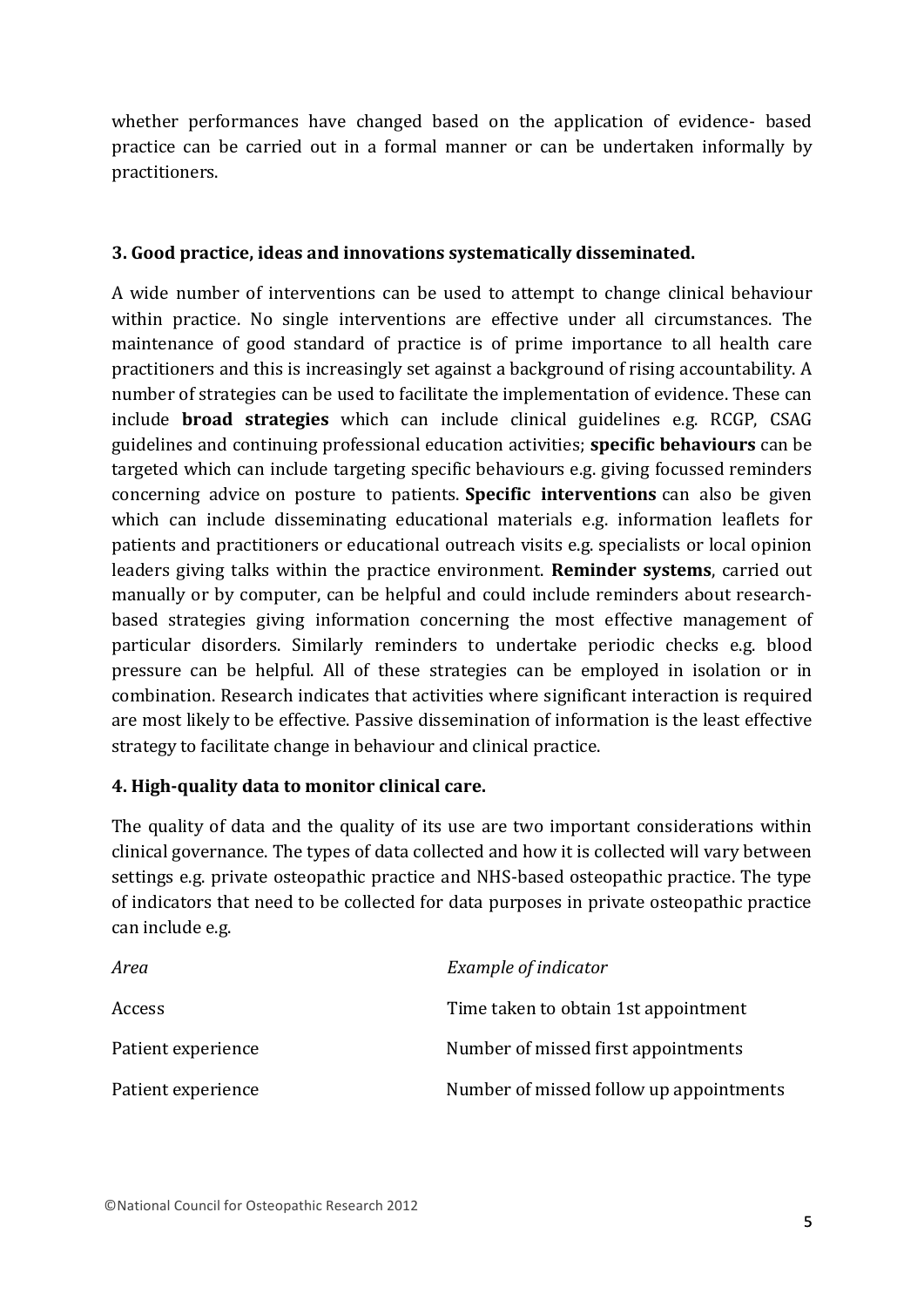#### **5. Clinical risk reduction programmes.**

The identification, assessment and management of risk are important components of clinical governance; risks that can be foreseen can potentially be prevented. Patients have the right to expect good standards of clinical practice and care from osteopaths and other health care practitioners. Practitioners are expected to be professionally competent and perform consistently well. In doing so they also have to strike a balance between the potential for doing good and the potential for doing harm.

#### **Non-clinical risks**

Practice premises can present a variety of risks. The Health and Safety at Work Act (1974) requires any practice with five or more practitioners to have a health and safety policy, and practices should undertake a health and safety assessment to identify potential risks to patients, visitors and staff. Risks can include e.g.:

- stairs and stairwells
- ornamental ponds in grounds surrounding a practice to which patients have access.
- hazardous chemicals e.g. cleaning fluids
- sharps e.g. acupuncture needles
- electrical equipment
- clinical waste e.g. following acupuncture or dry needling treatments.

Other potential hazards can be from working alone or undertaking home visits without suitable mechanisms in place to specify location and times of visiting, and chaperoning.

Risks associated with communication can also occur when patients, experiencing an unexpected reaction to treatment, cannot contact their osteopath for advice and reassurance. Mechanisms can easily be put in place to identify a key person with responsibility for dealing with such eventualities or for attempting to contact the osteopath concerned.

While some risks are easy to identify and deal with, others can be surprising and require significant resources to deal with them. A form of risk assessment is likely to be effective if it is carried out in a systematic and detailed fashion. One of the most straightforward approaches is to try and correlate potential risks or hazards to possible sources. A matrix format can be used to accomplish this; an example is shown overleaf.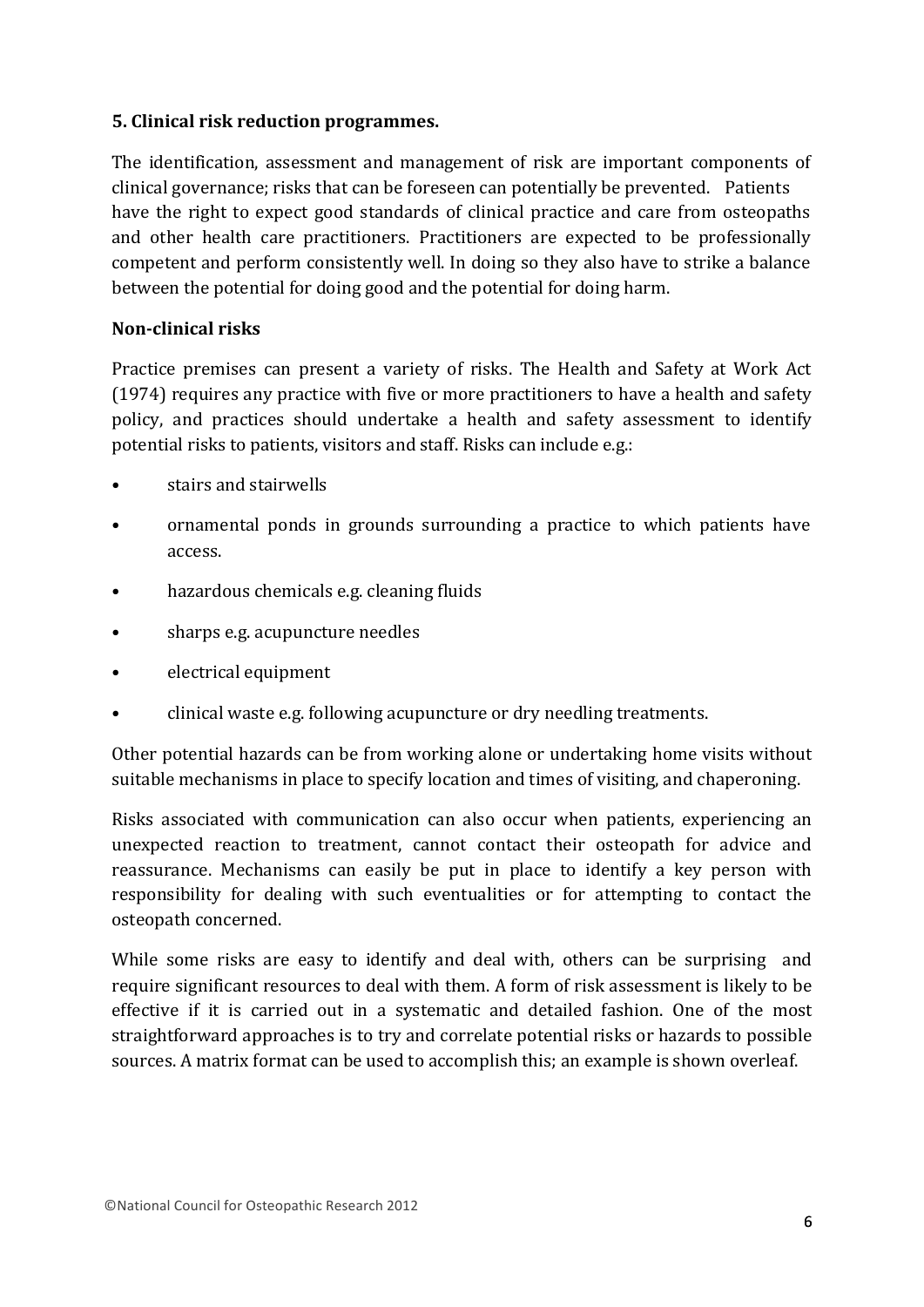| Sources of<br>risk/hazard<br>Potential<br>risk(s)                                                                                                                                                                                                                                                                                                                                                                 | Patients | records/notes<br>Patient | professionals<br>Health | Administrative<br>and other staff | equipment<br>Clinical | communication<br>Telephone | Computerised<br>appointment<br>system | Financial record<br>seeping |
|-------------------------------------------------------------------------------------------------------------------------------------------------------------------------------------------------------------------------------------------------------------------------------------------------------------------------------------------------------------------------------------------------------------------|----------|--------------------------|-------------------------|-----------------------------------|-----------------------|----------------------------|---------------------------------------|-----------------------------|
| Inadequate case<br>history<br>Inadequate note<br>taking and record<br>keeping<br>Inadequate<br>assessment/<br>examination of<br>patient<br>Inappropriate or<br>delayed diagnosis<br>Delayed referral<br>Inappropriate<br>management of<br>patient<br>Inappropriate<br>referral<br>Patient complaint<br>Breach of<br>confidentiality<br><b>Stress</b><br>Physical injury<br>Fire or fire related<br>event<br>Theft |          |                          |                         |                                   |                       |                            |                                       |                             |

Once some of the risks associated with practice have been identified, strategies can be put into place to attempt to deal with those risks.

# **6. Significant events detected and openly investigated.**

Significant events occur in all practices and can be defined as "events that give a good understanding of the care that an individual or team delivers". This is in contrast to an adverse event when something clearly has gone wrong; exactly what has gone wrong must be established, whether the incident was preventable and the type of appropriate response required. The lessons learned from such events must be promptly applied. Following the occurrence of a significant event the following outcomes should be examined:

- Clearly record what occurred and when, who was involved and the actions taken.
- Identify where good practice was demonstrated.
- Identify where practice was less satisfactory.